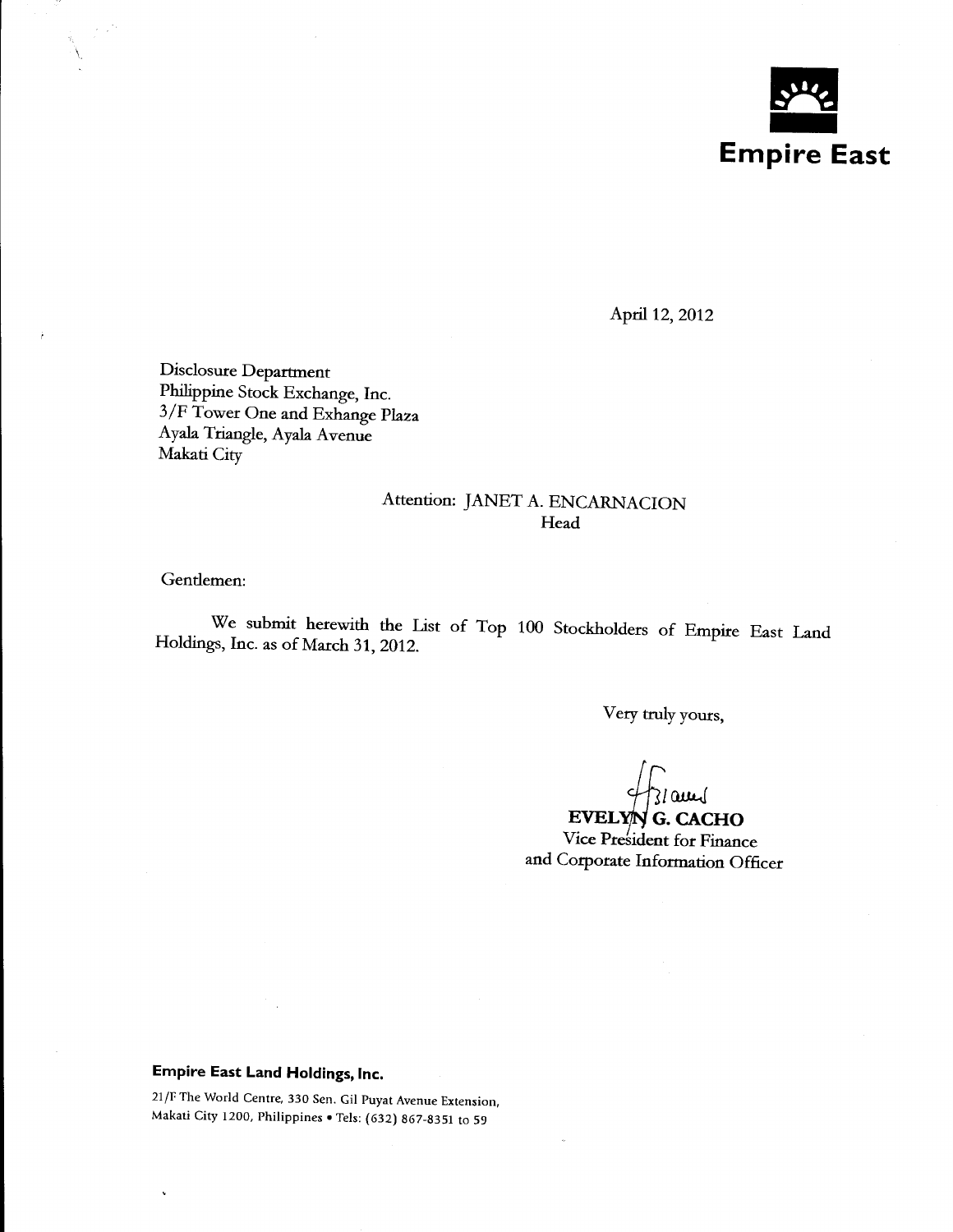COMPANY NAME : EMPIRE EAST LAND HOLDINGS, INC. The state of the state of the state of the state of the state of the state of the state of the state of the state of the state of the state of the state of the state of the st

#### LIST OF TOP 100 STOCKHOLDERS As Of March 31, 2012

|                                             |            | OUTSTANDING OUTSTANDINC TOTAL                                                       |            | PERCENTAGE          |                     |                                                                                       |
|---------------------------------------------|------------|-------------------------------------------------------------------------------------|------------|---------------------|---------------------|---------------------------------------------------------------------------------------|
| STOCKHOLDER'S NAME                          |            | <b>ISSUED SHARE ISSUED SHARI HOLDINGS</b><br>(FULLY PAID) (PARTIALLY PA(SUBSCRIBED) |            | TO.<br><b>TOTAL</b> | NATIONALITY ADDRESS |                                                                                       |
| <b>MEGAWORLD CORPORATION</b>                | 5022770249 | 0                                                                                   | 5022770249 | 47.28429            | <b>FILIPINO</b>     | 28/F THE WORLD CENTRE 330 SEN. GIL PUYAT AVE., MAKATI CITY                            |
| PCD NOMINEE CORPORATION (FILIPINO)          | 2520374875 | $\mathbf 0$                                                                         | 2520374875 | 23.72678            | <b>FILIPINO</b>     | 37/F TOWER I, THE ENTERPRISE CENTER, 6766 AYALA AVE. COR. PASEO DE ROXAS              |
| PCD NOMINEE CORPORATION (NON-FILIPINO)      | 1402845927 | $\mathbf 0$                                                                         | 1402845927 | 13.20637            |                     | NON-FILIPIN(37/F TOWER I, THE ENTERPRISE CENTER, 6766 AYALA AVE. COR. PASEO DE ROXAS. |
| FIRST CENTRO INC.                           | 1088494500 | $\mathbf 0$                                                                         | 1088494500 | 10.24707            | <b>FILIPINO</b>     | 28/F THE WORLD CENTER 330 SEN GIL PUYAT AVE MAKATI CITY                               |
| THE ANDRESONS GROUP INC.                    | 138133820  | $\mathbf 0$                                                                         | 138133820  | 1.30039             | <b>FILIPINO</b>     | 28/F THE WORLD CENTER 330 SEN GIL PUYAT AVE MAKATI CITY                               |
| EMPIRE EAST LAND HOLDINGS, INC.             | 127256071  | $\mathbf 0$                                                                         | 127256071  | 1.197987            | <b>FILIPINO</b>     | 21/F, THE WORLD CENTRE BUILDING 330 SEN. GIL PUYAT AVE., MAKATI CITY                  |
| ANDREW LIM TAN                              | 24277776   | $\mathbf 0$                                                                         | 24277776   | 0.228551            | <b>FILIPINO</b>     | 28/F THE WORLD CENTER 330 SEN GIL PUYAT AVE MAKATI CITY                               |
| SIMON LEE SUI HEE                           | 16685206   | $\mathbf 0$                                                                         | 16685206   | 0.157074            |                     | AUSTRALIAN 78 THE AVENUE: NEDLANDS 6009 WESTERN, AUSTRALIA                            |
| <b>RAMON UY ONG</b>                         | 14950000   | $\mathbf 0$                                                                         | 14950000   | 0.140739            | <b>FILIPINO</b>     | #9 NAVARRO STREET CORINTHIAN GARDENS QUEZON CITY                                      |
| LUCIO W. YAN                                | 10350000   | $\pmb{0}$                                                                           | 10350000   | 0.097435            | <b>FILIPINO</b>     | 537 LAFAYETTE STREET GREENHILLS EAST, MANDALUYONG                                     |
| SAMUEL CHUA NG &/OR JOCELYN NGO NG ITF STE' | 7015000    | $\pmb{0}$                                                                           | 7015000    | 0.066039            | <b>FILIPINO</b>     | 809 ONGPIN ST., STA. CRUZ MANILA 1003                                                 |
| UNION PROPERTIES INC.                       | 6157808    | $\boldsymbol{0}$                                                                    | 6157808    | 0.05797             | <b>FILIPINO</b>     | 6/F SSS MAKATI BUILDING AYALA AVE. COR. HERRERA STS. MAKATI CITY                      |
| ALBERTO MENDOZA AND/OR JEANIE C. MENDOZA    | 4444106    | $\pmb{0}$                                                                           | 4444106    | 0.041837            | <b>FILIPINO</b>     | #1145 AGUILAR ST., TONDO, MANILA                                                      |
| EVANGELINE R. ABDULLAH                      | 4324000    | $\mathbf 0$                                                                         | 4324000    | 0.040706            | <b>FILIPINO</b>     | 3 HARVARD ROAD, FORBES PARK MAKATI CITY                                               |
| <b>VALENTIN T. KHOE</b>                     | 4207434    | $\pmb{0}$                                                                           | 4207434    | 0.039609            | <b>FILIPINO</b>     | 27 11TH ST., NEW MANILA, Q.C.                                                         |
| <b>GEORGE T. YANG</b>                       | 3675400    | $\mathbf 0$                                                                         | 3675400    | 0.0346              | <b>FILIPINO</b>     | 17/F CITIBANK BLDG. PASEO DE ROXAS MAKATI METRO MANILA                                |
| ZHENG CHANG HUA                             | 3220000    | $\pmb{0}$                                                                           | 3220000    | 0.030313            | <b>CHINESE</b>      | RM. 608 BINONDO PLAZA #850 ALVARADO ST., BINONDO MANILA                               |
| <b>TIONG C. ROSARIO</b>                     | 3138791    | $\mathbf 0$                                                                         | 3138791    | 0.029549            | <b>FILIPINO</b>     | TR MERCANTILE, UNIT 1704 EAST TOWER, PSE CENTER ORTIGAS, PASIG CITY                   |
| MAXIMINO S. UY &/OR LIM HUE HUA             | 3105000    | $\pmb{0}$                                                                           | 3105000    | 0.02923             | <b>FILIPINO</b>     | 6TH FLR. CEDAR EXECUTIVE BLDG. TIMOG AVE. Q.C. 1100                                   |
| TRANS-ASIA SECURITIES, INC.                 | 3000000    | $\pmb{0}$                                                                           | 3000000    | 0.028242            | <b>FILIPINO</b>     | RM. 601-S STATE CENTER 333 JUAN LUNA ST. BINONDO, MANILA                              |
| LUISA CO LI                                 | 2902908    | $\pmb{0}$                                                                           | 2902908    | 0.027328            | <b>FILIPINO</b>     | 627 MADRID ST., BINONDO MANILA                                                        |
| EDWARD N. CHEOK                             | 2875000    | $\pmb{0}$                                                                           | 2875000    | 0.027065            | <b>FILIPINO</b>     | RM. 1005 FAR EAST BANK BLDG., 560 QUINTIN PAREDES ST., BINONDO MANILA                 |
| ABOITIZ EQUITY VENTURES INC.                | 2813843    | $\pmb{0}$                                                                           | 2813843    | 0.026489            | <b>FILIPINO</b>     | 110 LEGASPI ST., LEGASPI VILL. MAKATI CITY                                            |
| CAROLINA ONG YU                             | 2415000    | $\pmb{0}$                                                                           | 2415000    | 0.022735            | <b>FILIPINO</b>     | 931 SCHUYLER ST., MANDALUYONG CITY                                                    |
| <b>MAXIMINO S. UY</b>                       | 2357500    | $\mathbf 0$                                                                         | 2357500    | 0.022193            | <b>FILIPINO</b>     | 6TH FLR. CEDAR EXECUTIVE BLDG. TIMOG AVE. Q.C. 1100                                   |
| <b>ABOITIZ &amp; COMPANY</b>                | 2314421    | $\pmb{0}$                                                                           | 2314421    | 0.021788            | <b>FILIPINO</b>     | 2/F ABOITIZ BUILDING 110 LEGASPI ST., MAKATI CITY                                     |
| <b>WILLIAM HOW</b>                          | 2300000    | $\mathbf 0$                                                                         | 2300000    | 0.021652            | <b>FILIPINO</b>     | HARVESTER CORPORATE CENTER, 158 P. TUAZON BLVD. COR. 7TH AVE.,                        |
| SAN-TEH A.K.A. DANIE LAI                    | 2129800    | $\pmb{0}$                                                                           | 2129800    | 0.02005             |                     | TAIWANESE 3A GOLDLAND TWR, 10 EISENHOWEER ST., GREENHILLS SAN JUAN                    |
| CHAK CHING CHAN                             | 1759500    | $\mathbf 0$                                                                         | 1759500    | 0.016564            | <b>FILIPINO</b>     | 1539 DOROTEO JOSE STREET STA. CRUZ, MANILA                                            |
| ANTONIO ABRERA                              | 1725000    | $\mathbf 0$                                                                         | 1725000    | 0.016239            | <b>FILIPINO</b>     | INFOMAN, GROUND FLR. MJL BLDG. 1175 PASONG TAMO MAKATI CITY                           |
| <b>CHIN HSIANG WANG</b>                     | 1725000    | $\mathbf 0$                                                                         | 1725000    | 0.016239            |                     | TAIWANESE 422 QUIRINO HIGHWAY QUEZON CITY                                             |
| PABLO N. PUA                                | 1725000    | $\mathbf 0$                                                                         | 1725000    | 0.016239            | <b>FILIPINO</b>     | RM. 803 CHINATOWN STEEL TOWER ASUNCION ST., BINONDO MANILA                            |

FIRST ABACUS FINANCIAL HOLDINGS CORPORATIC 1650000 0 1650000 0.015533 FILIPINO UNIT E-3001, PSE CENTRE EXCHANGE ROAD, ORTIGAS COMPLEX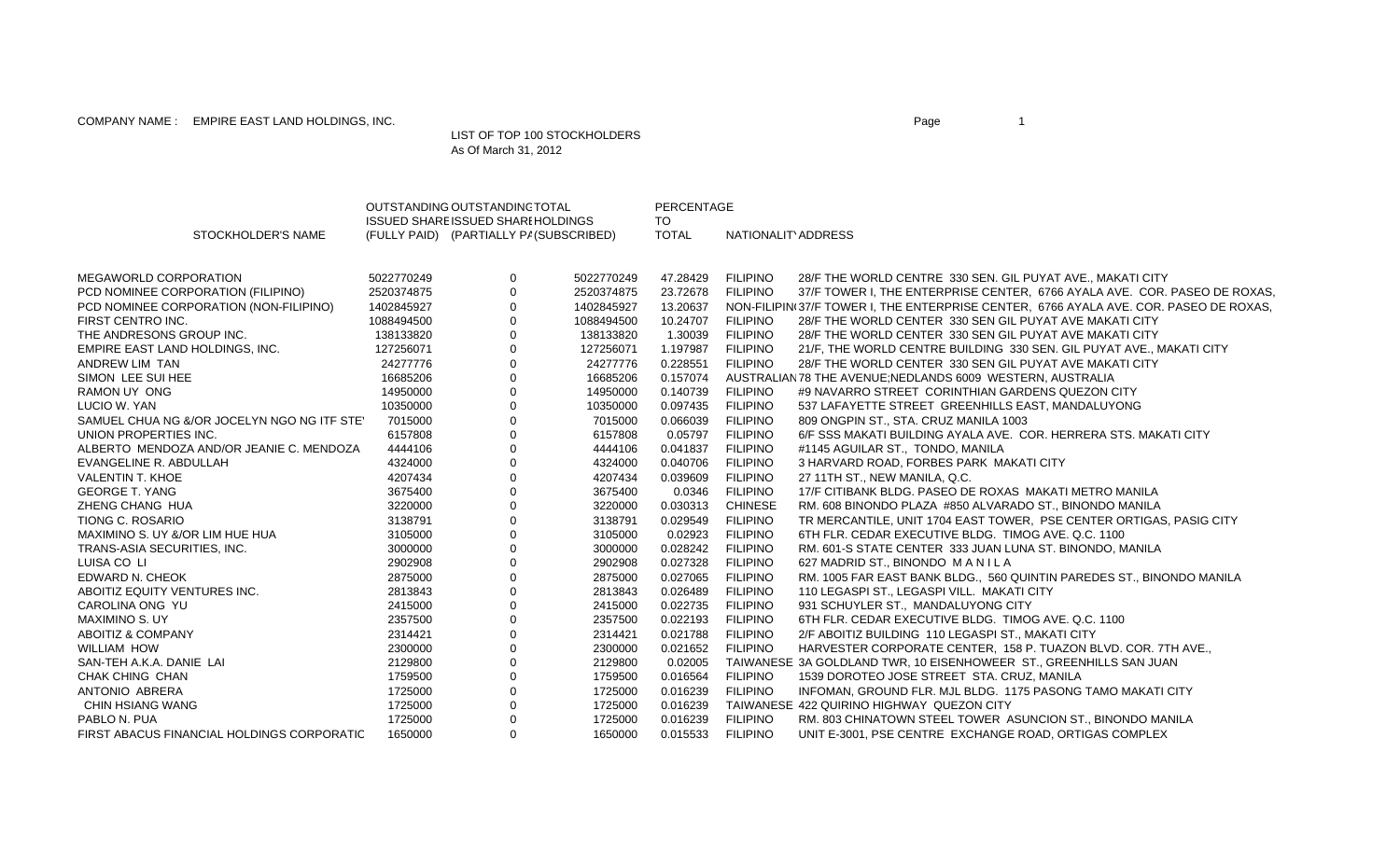| FRANCISCO L. BENEDICTO                      | 1610000 | $\mathbf 0$ | 1610000 | 0.015157 | <b>FILIPINO</b> | B. BENEDICTO & SONS COMPANY 99-101 PLARIDEL STREET CEBU CITY 6000          |
|---------------------------------------------|---------|-------------|---------|----------|-----------------|----------------------------------------------------------------------------|
| LAWRENCE MENDOZA AND/OR ALBERTO MENDOZ.     | 1583320 | $\Omega$    | 1583320 | 0.014905 | <b>FILIPINO</b> | 1145 AGUILAR ST. MANILA                                                    |
| LEONCIO TAN TIU                             | 1495000 | $\mathbf 0$ | 1495000 | 0.014074 | <b>FILIPINO</b> | 522 NUEVA STREET BINONDO, MANILA                                           |
| <b>ERRAMON I. ABOITIZ</b>                   | 1418354 | $\mathbf 0$ | 1418354 | 0.013352 | <b>FILIPINO</b> | 110 LEGASPI ST., LEGASPI VILL. MAKATI CITY                                 |
| UNITED LIFE ASSURANCE CORP.                 | 1405300 | $\Omega$    | 1405300 | 0.013229 | <b>FILIPINO</b> | 6/F FEDERAL TOWER BLDG. DASMARINAS ST. COR.                                |
| MANUEL LOPEZ AND/OR MA. TERESA LOPEZ        | 1380638 | $\mathbf 0$ | 1380638 | 0.012997 | <b>FILIPINO</b> | 841 HARVARD ST., WACK-WACK VILLAGE, MANDALUYONG CITY                       |
| LUIS ANG AND/OR LISA ANG                    | 1312150 | $\mathbf 0$ | 1312150 | 0.012353 | <b>FILIPINO</b> | 1333 CABALLERO ST. DASMARINAS VILLAGE, MAKATI CITY                         |
| <b>EDAN CORPORATION</b>                     | 1277972 | $\mathbf 0$ | 1277972 | 0.012031 | <b>FILIPINO</b> | 562 HOLY CROSS STREET BO. GREENHILLS, MANDALUYONG                          |
| ABOITIZ & COMPANY, INC.                     | 1189100 | $\mathbf 0$ | 1189100 | 0.011194 | <b>FILIPINO</b> | P.O. BOX 65 CEBU CITY 6000                                                 |
| ABOITIZ EQUITY & VENTURES                   | 1189100 | $\mathbf 0$ | 1189100 | 0.011194 | <b>FILIPINO</b> | P.O. BOX 65 CEBU CITY 6000                                                 |
| CONSTANTINO CHUA AND/OR WILLINGTON AND/OI   | 1150000 | $\mathbf 0$ | 1150000 | 0.010826 | <b>FILIPINO</b> | RM. 307 WELLINGTON BLDG., ORIENTE ST., BINONDO, MANILA                     |
| ROSA ALEXANDRA UY                           | 1150000 | $\mathbf 0$ | 1150000 | 0.010826 | <b>FILIPINO</b> | #6 MOLAVE ST., FORBES PARK MAKATI CITY                                     |
| ROBERT C. TAN                               | 1094662 | $\mathbf 0$ | 1094662 | 0.010305 | <b>FILIPINO</b> | MARIA LUISA PARK, BANILAD CEBU CITY 6000                                   |
| <b>WILLINGTON W. CHUA</b>                   | 1035000 | $\mathbf 0$ | 1035000 | 0.009743 | <b>FILIPINO</b> | RM. 307 WELLINGTON BLDG. ORIENTE ST. BINONDO MANILA                        |
| SALLY T. GO                                 | 1035000 | $\mathbf 0$ | 1035000 | 0.009743 | <b>FILIPINO</b> | #1010 BASILAN, INSULAR VILL.II DAVAO CITY 8000                             |
| SAMUEL NG                                   | 1035000 | $\Omega$    | 1035000 | 0.009743 | <b>FILIPINO</b> | 54 FELIX MANALO STREET SAN JUAN, METRO MANILA                              |
| JULIE WONG PUA                              | 1035000 | $\mathbf 0$ | 1035000 | 0.009743 | <b>FILIPINO</b> | MANLAR RICE MILL MABINI, SANTIAGO CITY 3311                                |
| FLORA B. CHUA                               | 1028972 | 0           | 1028972 | 0.009687 | <b>FILIPINO</b> | #35 DON V. MADRIGAL AVENUE CORINTHIAN GARDENS, QUEZON CITY                 |
| <b>EMILY BENEDICTO</b>                      | 1000000 | $\Omega$    | 1000000 | 0.009414 | <b>FILIPINO</b> | 101 PLARIDEL STREET CEBU CITY 6000                                         |
| WINSTON S. CO                               | 998707  | $\Omega$    | 998707  | 0.009402 | <b>CHINESE</b>  | 23 LOPEZ JUANA STREET AYALA HEIGHTS, QUEZON CITY                           |
| JULIET U. BANGAYAN                          | 920000  | $\mathbf 0$ | 920000  | 0.008661 | <b>FILIPINO</b> | 395 COLUMBIA ST., GREENHILLS EAST, MANDALUYONG CITY                        |
| CARMELINO O. DIONIDO                        | 909121  | $\Omega$    | 909121  | 0.008558 | <b>FILIPINO</b> | 2490 JUAN LUNA ST., TONDO, MANILA                                          |
| FLORA NG SIU KHENG                          | 864800  | $\Omega$    | 864800  | 0.008141 | <b>FILIPINO</b> | 23 CAMBRIDGE CIRCLE, NORTH FORBES PARK MAKATI CITY                         |
| VICTORIANO SY SR.                           | 849122  | 0           | 849122  | 0.007994 | <b>FILIPINO</b> | C/O GLOBESCO, INC. 192 STO. DOMINGO AVENUE QUEZON CITY                     |
| CENTURY SECURITIES CORPORATION A/C 888      | 842747  | $\Omega$    | 842747  | 0.007934 | <b>FILIPINO</b> | 1105 GALLERIA CORPORATE CENTER PASIG CITY                                  |
| <b>BENILDA S. SANTOS</b>                    | 830000  | $\Omega$    | 830000  | 0.007814 | <b>FILIPINO</b> | 21 TIRAD PASS ST., AYALA HEIGHTS QUEZON CITY 1100                          |
| ELIZABETH K. SO                             | 805000  | $\mathbf 0$ | 805000  | 0.007578 | <b>FILIPINO</b> | 541-B SILENCIO ST., QUEZON CITY                                            |
| WILLIAM K. SO                               | 805000  | $\mathbf 0$ | 805000  | 0.007578 | <b>FILIPINO</b> | 541-C SILENCIO ST., QUEZON CITY                                            |
| BAUHINIA MANAGEMENT INC.                    | 787750  | $\Omega$    | 787750  | 0.007416 | <b>FILIPINO</b> | C/O ABOTIZ & CO., INC. 110 LEGASPI ST., MAKATI CITY                        |
| KIM LAO                                     | 779424  | $\Omega$    | 779424  | 0.007337 | <b>FILIPINO</b> | 55 MANGUSTAN ROAD MALABON, METRO MANILA                                    |
| CONSOLIDATED DISTILLERS OF THE FAR EAST INC | 759964  | $\mathbf 0$ | 759964  | 0.007154 | <b>FILIPINO</b> | 28/F WORLD CENTER 330 SEN GIL PUYAT AVE MAKATI CITY                        |
| ANTONIO INIGO SARTE                         | 747500  | $\Omega$    | 747500  | 0.007037 | <b>FILIPINO</b> | 001-D DUNHILL DRIVE KM. 18 SEVERINA PARANAQUE, METRO MLA.                  |
| MARIANO O. CHUA                             | 690000  | $\mathbf 0$ | 690000  | 0.006496 | <b>FILIPINO</b> | SUITE 901 9TH FLOOR, TYTANA TOWER, PLAZA LORENZO RUIZ, BINONDO MLA.        |
| LUCILA COCHICO                              | 690000  | $\Omega$    | 690000  | 0.006496 | <b>FILIPINO</b> | MJS ELECTRICAL RM. 307 PANORAMA BUILDING CALOOCAN CITY                     |
| ALBERTO Q. GOCHANGCO                        | 690000  | $\Omega$    | 690000  | 0.006496 | <b>FILIPINO</b> | 17 ADAMS ST., FILINVEST SOUTH BINAN, LAGUNA 4024                           |
| HUNG SEK PUI AND/OR CHAN PUI FAI            | 690000  | $\Omega$    | 690000  | 0.006496 |                 | HONGKONG UNIT 21 SAMAR VILLE TOWNHOMES SOUTH TRIANGLE QUEZON CITY          |
| <b>CONRADO VICENTE</b>                      | 690000  | $\Omega$    | 690000  | 0.006496 | <b>FILIPINO</b> | 202 J. BASA STREET SAN JUAN, METRO MANILA                                  |
| ALBERTO GOCHANGCO                           | 667000  | $\Omega$    | 667000  | 0.006279 | <b>FILIPINO</b> | C/O CITI APPLIANCE NATIONAL HIGHWAY PARIAN CALAMBA LAGUNA 4027             |
| PETER DATA ITF ESTRELLITA                   | 648600  | $\Omega$    | 648600  | 0.006106 | <b>FILIPINO</b> | 11/F SOLIDBANK BLDG. PASEO DE ROXAS, MAKATI CITY                           |
| VICTORIANO G. SY JR.                        | 648600  | $\Omega$    | 648600  | 0.006106 | <b>FILIPINO</b> | 401 COLUMBIA ST., GREENHILLS EAST, MANDALUYONG CITY                        |
| WONG CHI SAM                                | 618240  | $\mathbf 0$ | 618240  | 0.00582  | <b>FILIPINO</b> | S1120 STATE CENTER BUILDING 333 JUAN LUNA STREET BINONDO, MANILA           |
| LEE KENG CHUA                               | 596572  | $\Omega$    | 596572  | 0.005616 | <b>FILIPINO</b> | #35 DON V. MADRIGAL AVE. CORINTHIAN GARDENS QUEZON CITY                    |
| INTERNATIONAL POLYMER CORP.                 | 586960  | $\Omega$    | 586960  | 0.005526 | <b>FILIPINO</b> | 26/F PACIFIC STAR BLDG., MAKATI AVE. COR. SEN. GI LPUYAT AVE., MAKATI CITY |
| WALTER CO AND/OR GENEVIEVE CO               | 575000  | $\Omega$    | 575000  | 0.005413 | <b>FILIPINO</b> | 5060 SAN RAFAEL EXT. MANDALUYONG CITY                                      |
| PHILIP Z. DABAO                             | 575000  | $\Omega$    | 575000  | 0.005413 | <b>FILIPINO</b> | #1 BEGONIA ST. CAPITOLVILLE II BACOLOD CITY 6100                           |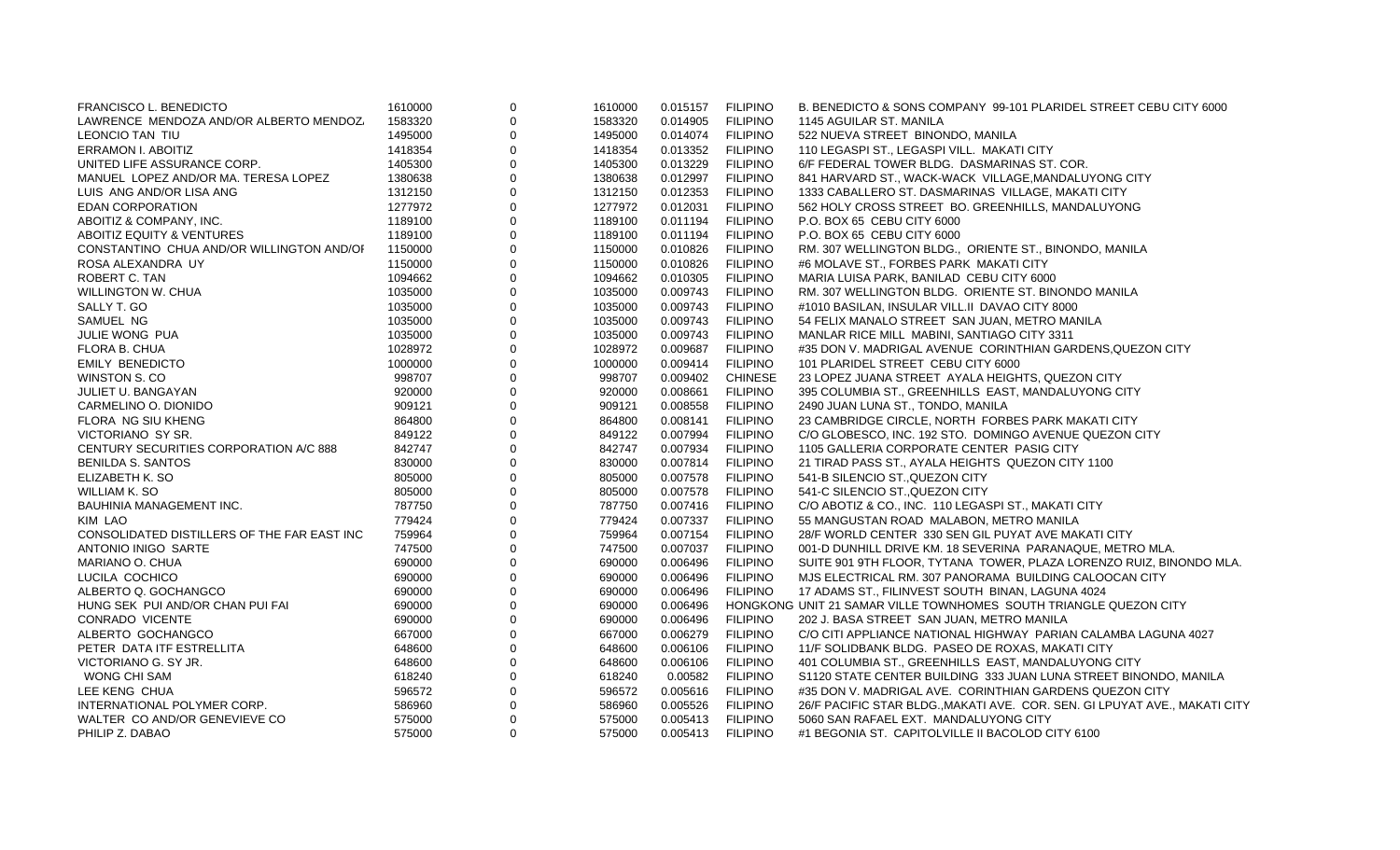| EDMUND H. GO                                 | 575000 | $\Omega$    | 575000 | 0.005413 | <b>FILIPINO</b> | C/O FILMON HARDWARE INC. P.O. BOX 390, CEBU CITY 6000                       |
|----------------------------------------------|--------|-------------|--------|----------|-----------------|-----------------------------------------------------------------------------|
| <b>BENITO LAO</b>                            | 575000 | $\Omega$    | 575000 | 0.005413 | <b>FILIPINO</b> | 485 LAVEZARES ST. BINONDO, MANILA                                           |
| <b>LIN FENG</b>                              | 575000 | $\Omega$    | 575000 | 0.005413 | <b>CHINESE</b>  | PENTHOUSE BINONDO PLAZA #850 ALVARADO ST., BINONDO MANILA                   |
| ELIZABETH L. SY                              | 565504 | $\Omega$    | 565504 | 0.005324 | <b>FILIPINO</b> | 401 COLUMBIA ST., GREENHILLS EAST, MANDALUYONG CITY                         |
| <b>WU-PANG YAO</b>                           | 558000 | $\Omega$    | 558000 | 0.005253 |                 | TAIWANESE 23/F NO. 447, SEC. 3 WEN-SHING ROAD TAICHING TAIWAN R.O.C.        |
| SALLY KHO                                    | 548642 | $\Omega$    | 548642 | 0.005165 | <b>FILIPINO</b> | UNIT 27 CITY GARDEN TOWNHOUSE 208 PASADENA DRIVE, SAN JUAN MM               |
| <b>ESTHER A. VIBAL</b>                       | 525366 |             | 525366 | 0.004946 | <b>FILIPINO</b> | DON PEPE CORNER SIROUN STREET STA. MESA HEIGHTS, QUEZON CITY                |
| SHIRLEY T. LEE                               | 520743 | $\Omega$    | 520743 | 0.004902 | <b>FILIPINO</b> | 11 DON VICENTE MADRIGAL AVE., CORINTHIAN GARDEN, QUEZON CITY                |
| HORACIO E. PASCUAL AND/OR FELICITAS V. PASCL | 517500 | $\Omega$    | 517500 | 0.004872 | <b>FILIPINO</b> | 907 EIFFEL RD. LE MARICHE SUBD 222 E. RODRIGUEZ SR., AVENUE QUEZON CITY     |
| LUISA CO LI                                  | 492430 | $\Omega$    | 492430 | 0.004636 | <b>FILIPINO</b> | 627 MADRID ST., BINONDO MANILA                                              |
| ELIODORO J. RAVALO                           | 476100 | $\Omega$    | 476100 | 0.004482 | <b>FILIPINO</b> | ASIAN MANSION II LPH 01, 107 DELA ROSA COR. NIEVA STS. LEGASPI VILLAGE      |
| JAMES C. TSANG                               | 471224 | $\Omega$    | 471224 | 0.004436 | <b>FILIPINO</b> | VICTORY CONST. SUPPLY SANTIAGO CITY 3311                                    |
| JOSEFINA A. PASCUAL                          | 467820 | $\Omega$    | 467820 | 0.004404 | <b>FILIPINO</b> | GEN. TRIAS, CAVITE 4107                                                     |
| DIOSDADO M. HOLGADO                          | 460000 | $\Omega$    | 460000 | 0.00433  | <b>FILIPINO</b> | 20 D. TUASON ST. BF HOMES PARANAQUE, METRO MANILA                           |
| OCBC SECURITIES PHILS., INC. A/C #ICESAR01   | 445625 | $\mathbf 0$ | 445625 | 0.004195 | <b>FILIPINO</b> | UNIT 2502-A, PSE CENTRE, WEST TOWER, EXCHANGE ROAD, ORTIGAS CRT, PASIG CITY |
| OCBC SECURITIES PHILS., INC. A/C #IJOPAS01   | 445625 | $\Omega$    | 445625 | 0.004195 | <b>FILIPINO</b> | UNIT 2502-A PSE CENTRE WEST TOWER EXCHANGE RD. ORTIGAS CENTER PASIG CITY    |
| LUZ ANG                                      | 434562 | $\Omega$    | 434562 | 0.004091 | <b>FILIPINO</b> | 506 GENERAL MASCARADO ST., LITTLE BAGUIO, SAN JUAN M.M.                     |
| MARITES MENDOZA AND/OR ALBERTO MENDOZA       | 432400 | $\Omega$    | 432400 | 0.004071 | <b>FILIPINO</b> | 1145 AGUILAR STREET TONDO, MNILA                                            |
| KRISTINE C. YAO                              | 412500 | $\Omega$    | 412500 | 0.003883 | <b>FILIPINO</b> | 30-D PACIFIC PLAZA CONDOMINIUM AYALA AVE. MAKATI CITY                       |
| EDGARDO C. CARPIO                            | 409860 | $\Omega$    | 409860 | 0.003858 | <b>FILIPINO</b> | #67 MARANAW RD., LA VISTA SUBD LOYOLA HEIGHTS, QUEZON CITY                  |
| ALFREDO E. BUERGO                            | 402500 | $\mathbf 0$ | 402500 | 0.003789 | <b>FILIPINO</b> | LOT 25 BLOCK 57 ORCHIDS ST. SGH VILLAGE, MUNTINLUPA CITY                    |
| BERNARDO A. HAO                              | 402500 | $\Omega$    | 402500 | 0.003789 | <b>FILIPINO</b> | C/O CASA CIUDAD AUTO SERVICE CENTER #51 #53 KABIGNAYAN ST., TATALON, QUEZON |
| <b>MAURICE THEORET</b>                       | 399682 | $\Omega$    | 399682 | 0.003763 | <b>FILIPINO</b> | MIMOSA DRIVE MIMOSA LEISURE ESTATE CLARK FIELD PAMPANGA 2009                |
| BENJAMIN S. GELI AND/OR NELIA O. GELI        | 396750 | $\mathbf 0$ | 396750 | 0.003735 | <b>FILIPINO</b> | 80 V. MAPA STREET DAVAO CITY 8000                                           |
| MANUEL M. LOPEZ                              | 394680 | $\Omega$    | 394680 | 0.003716 | <b>FILIPINO</b> | 841 HARVARD T., WACK WACK VILL MANDALUYONG                                  |
| <b>CESAR S. ARNALDO</b>                      | 392150 | $\Omega$    | 392150 | 0.003692 | <b>FILIPINO</b> | RM. 303 NBV BLDG., 1191 MA. OROSA ST., ERMITA, MANILA                       |
| ZENAIDA P. ALCANTARA AND/OR LUIS M. ALCANTAI | 391000 | $\mathbf 0$ | 391000 | 0.003681 | <b>FILIPINO</b> | NO. 64TH ST, BBB, MARULAS VALENZUELA CITY                                   |
| ANTHONY M. TE                                | 388079 | $\Omega$    | 388079 | 0.003653 | <b>FILIPINO</b> | 33 C BAYVIEW DR., BAYVIEW VILL TAMBO, PARANAQUE                             |
| <b>BEN-TZAO CHERNG</b>                       | 386032 | $\Omega$    | 386032 | 0.003634 |                 | TAIWANESE 12/F BA-LEPANTO BUILDING PASEO DE ROXAS, MAKATI CITY              |
| MIGUEL O. PINEDA                             | 378350 | $\Omega$    | 378350 | 0.003562 | <b>FILIPINO</b> | DON JOSE VILLAGE B. RODRIGUEZ STREET CEBU CITY 6000                         |
| VICTORIANO SY JR.                            | 369095 | $\Omega$    | 369095 | 0.003475 | <b>FILIPINO</b> | 192 STO. DOMINGO QUEZON CITY                                                |
| <b>BENJAMIN TAN UY</b>                       | 368000 | $\Omega$    | 368000 | 0.003464 | <b>FILIPINO</b> | #36 NORTH SUSANA AVE NORTH SUSANA EXECUTIVE VILLAGE QUEZON CITY             |
| <b>GEORGE T. YANG</b>                        | 367540 | $\Omega$    | 367540 | 0.00346  | <b>FILIPINO</b> | 24 STO. TOMAS ST., URDANETA VILL. MAKATI                                    |
| <b>JUSTINO H. CACANINDIN</b>                 | 365539 |             | 365539 | 0.003441 | <b>FILIPINO</b> | 4/F SYCIPLAW CTR. 105 PASEO DE ROXAS, MAKATI CITY                           |
| ELIZABETH L. SY                              | 357902 | $\Omega$    | 357902 | 0.003369 | <b>FILIPINO</b> | C/O GLOBESCO, INC. 192 STO. DOMINGO AVENUE QUEZON CITY                      |
| ANTONIO L. CARDINO                           | 356500 | $\Omega$    | 356500 | 0.003356 | <b>FILIPINO</b> | 24 EMERALD ST., SEVERINA 18 SUBD. WEST SERVICE RD. PARANAQUE CITY           |
| JOHN T. LAO                                  | 356500 | $\Omega$    | 356500 | 0.003356 | <b>FILIPINO</b> | 318 GUNAO STREET QUIAPO, MANILA                                             |
| MANUEL GONZALES                              | 355810 | $\Omega$    | 355810 | 0.00335  | <b>FILIPINO</b> | 76 SPEAKER PEREZ ST. QUEZON CITY                                            |
| AIM SCIENTIFIC RESEARCH FOUNDATION, INC.     | 349600 | $\Omega$    | 349600 | 0.003291 | <b>FILIPINO</b> | AIM BLDG. PASEO DE ROXAS,                                                   |
| ZENAIDA I. ALANO OR JANICE A. R.             | 345000 | $\Omega$    | 345000 | 0.003248 | <b>FILIPINO</b> | 6 ST., MATTHEW STREET, ST. CHARBEL EXEC VILL, PH 2 TANDANG SORA 116 QC      |
| <b>JOSE D. CHUA</b>                          | 345000 | $\Omega$    | 345000 | 0.003248 | <b>FILIPINO</b> | 38 SANTOL ST., QUEZON CITY                                                  |
| <b>CHUA BON PEN</b>                          | 345000 |             | 345000 | 0.003248 | <b>FILIPINO</b> | 1363 PEDRO GIL ST. PACO, MANILA                                             |
| HUNG LAI YUEN                                | 345000 | $\Omega$    | 345000 | 0.003248 | <b>CHINESE</b>  | 24 MARTON ROAD, EAST CANUMAY VALENZUELA, METRO MANILA 1469                  |
| <b>JEAN HENRI D. LHUILLIER</b>               | 345000 | $\Omega$    | 345000 | 0.003248 | <b>FILIPINO</b> | 6/F PJL CORP. CENTER, NICANOR GARCIA ST., COR. CANDELARIA ST., MAKATI CITY  |
| EMMA C. LIM                                  | 345000 | $\Omega$    | 345000 | 0.003248 | <b>FILIPINO</b> | 20H LEGASPI TOWER 300 ROXAS BLVD., MANILA                                   |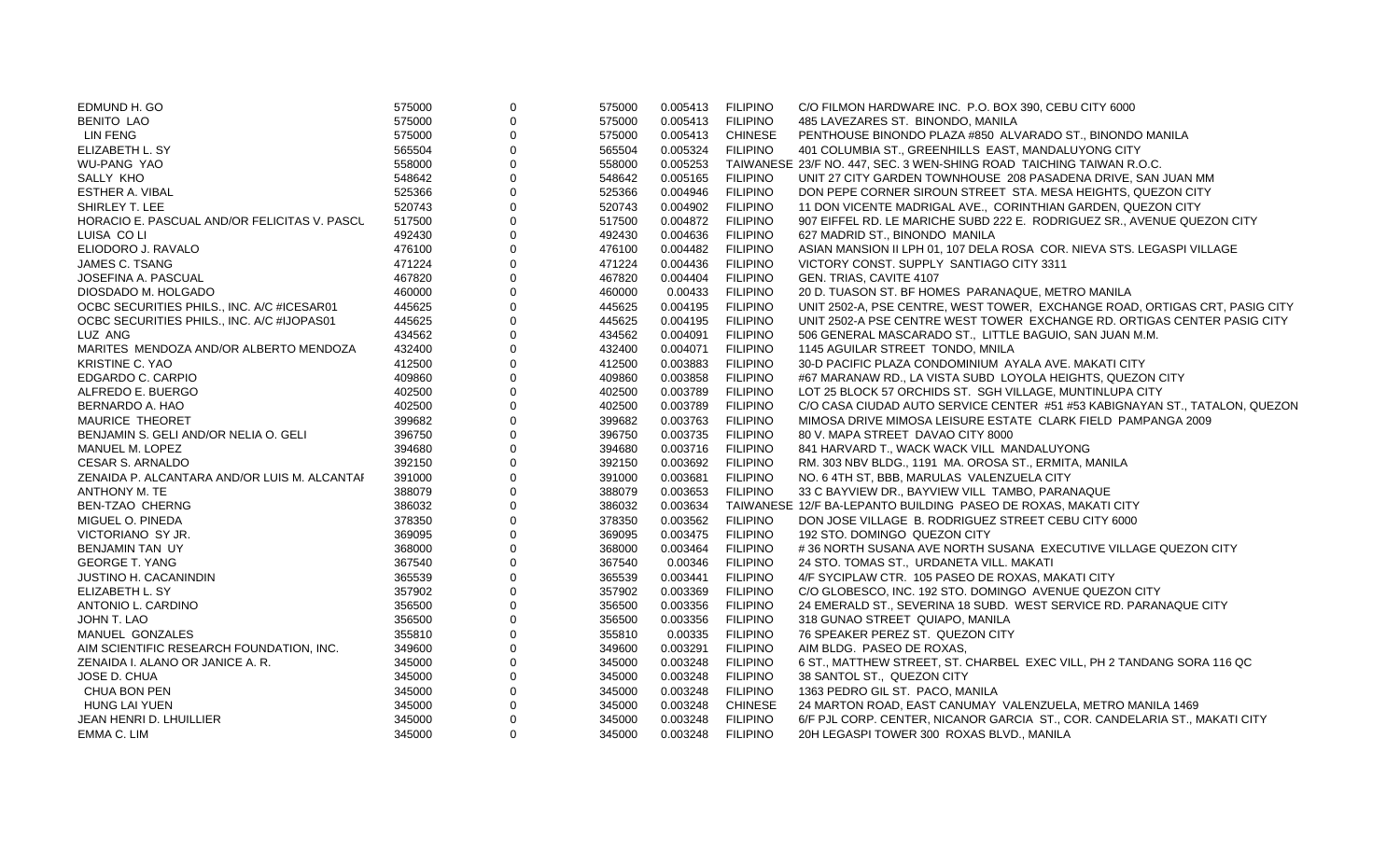| <b>LIM HENG</b>     | 345000   | 345000      | 0.003248 | <b>FILIPINO</b> | F. SARIO STREET STA CRUZ LAGUNA 4009                   |
|---------------------|----------|-------------|----------|-----------------|--------------------------------------------------------|
| JAIME S. TIUKINGCOC | 345000   | 345000      | 0.003248 | <b>FILIPINO</b> | 11 KINGFISHER STREET GREENMEADOWS, QUEZON CITY         |
| ERIC R. TAGLE       | 341596   | 341596      | 0.003216 | <b>FILIPINO</b> | C/O 6TH FLR., MLA, BANK BLDG., AYALA AVE., MAKATI CITY |
| HARKINSHIN NANDWANI | 334420   | 334420      | 0.003148 | <b>FILIPINO</b> | #1-K TERESA APTS. EDISON ST., MAKATI CITY              |
| <b>GRAND TOTAL</b>  | 1.05E+10 | 10500331736 |          |                 |                                                        |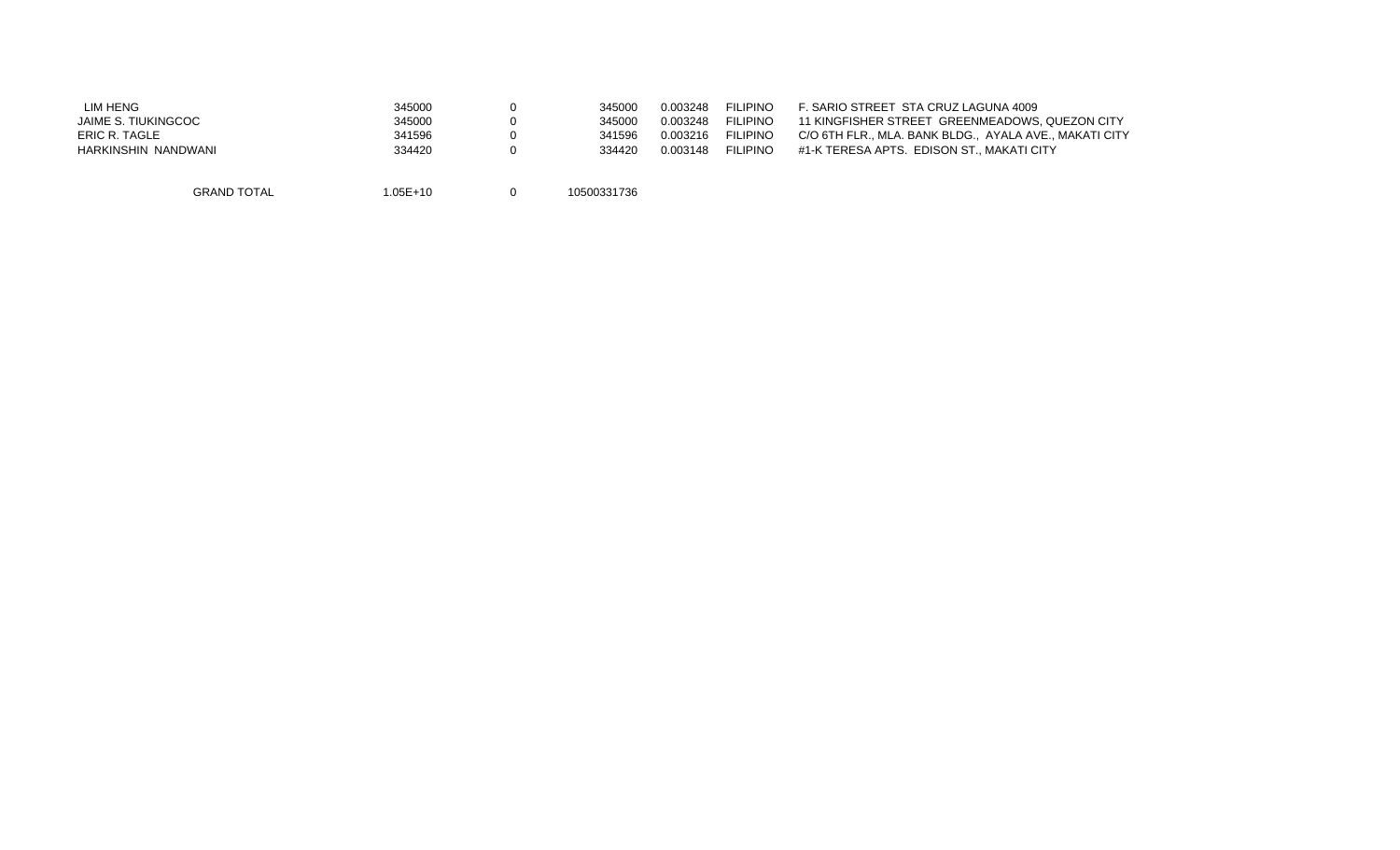

# Philippine Depository & Trust Corp.

# TOP 100 PDTC PARTICIPANTS

| Security ID: ELI000000000 |                             | <b>Security Name:</b><br><b>EMPIRE EAST</b>                              |                  |            |
|---------------------------|-----------------------------|--------------------------------------------------------------------------|------------------|------------|
|                           | Transfer Agent: EQBKTA00000 | BANCO DE ORO UNIBANK, INC. TRANSFER AGENT<br><b>Transfer Agent Name:</b> |                  |            |
| S. No.                    | <b>BPID</b>                 | <b>BPNAME</b>                                                            | <b>HOLDING</b>   | %HOLDING   |
|                           | 16700000000                 | <b>AURORA SECURITIES, INC.</b>                                           | 1,456,443,418.00 | 37.1253450 |
| $\overline{2}$            | 25300000000                 | <b>TOWER SECURITIES, INC.</b>                                            | 199,317,827.00   | 5.0806938  |
| 3                         | 26600000000                 | VICSAL SECURITIES & STOCK BROKERAGE, INC.                                | 157,657,628.00   | 4.0187581  |
| 4                         | 38900000000                 | KING'S POWER SECURITIES, INC.                                            | 129,661,324.00   | 3.3051208  |
| 5.                        | 26900000000                 | <b>WEALTH SECURITIES, INC.</b>                                           | 100,499,611.00   | 2.5617766  |
| 6                         | 12600000000                 | <b>BPI SECURITIES CORPORATION</b>                                        | 88,444,361.00    | 2.2544833  |
|                           | 20300000000                 | CITISECONLINE.COM, INC.                                                  | 85,630,018.00    | 2.1827446  |
| 8                         | 11100000000                 | ANSALDO, GODINEZ & CO., INC.                                             | 83,834,864.00    | 2.1369854  |
| $\overline{9}$            | CITI1000000                 | CITIBANK N.A.                                                            | 67,702,411.00    | 1.7257625  |
| $\overline{10}$           | 10200000000                 | <b>ABACUS SECURITIES CORPORATION</b>                                     | 61,682,708.00    | 1.5723177  |
| 11                        | 15400000000                 | EVERGREEN STOCK BROKERAGE & SEC., INC.                                   | 57,666,838.00    | 1.4699515  |
| $\overline{12}$           | 22000000000                 | ATR-KIM ENG SECURITIES, INC.                                             | 49,190,987.00    | 1.2538986  |
| $\overline{13}$           | 11200000000                 | AB CAPITAL SECURITIES, INC.                                              | 45,730,926.00    | 1.1657002  |
| 14                        | 26700000000                 | FIRST METRO SECURITIES BROKERAGE CORP.                                   | 44,828,019.00    | 1.1426847  |
| 15                        | 12900000000                 | SINCERE SECURITIES CORPORATION                                           | 44,277,448.00    | 1.1286505  |
| 16                        | 28600000000                 | SOLAR SECURITIES, INC.                                                   | 43,417,353.00    | 1.1067263  |
| $\overline{17}$           | 20000000000                 | <b>MANDARIN SECURITIES CORPORATION</b>                                   | 38,595,725.00    | 0.9838210  |
| 18                        | 13300000000                 | <b>CITISECURITIES, INC.</b>                                              | 38,593,213.00    | 0.9837570  |
| 19                        | 23000000000                 | <b>QUALITY INVESTMENTS &amp; SECURITIES CORPORATION</b>                  | 36,439,411.00    | 0.9288557  |
| 20                        | 28200000000                 | PCCI SECURITIES BROKERS CORP.                                            | 35,962,129.00    | 0.9166895  |
| $\overline{21}$           | 24700000000                 | STANDARD SECURITIES CORPORATION                                          | 35,912,955.00    | 0.9154361  |
| $\overline{22}$           | 12400000000                 | <b>B. H. CHUA SECURITIES CORPORATION</b>                                 | 35.512,004.00    | 0.9052157  |
| $\overline{23}$           | 11500000000                 | SB EQUITIES, INC.                                                        | 33,502,917.00    | 0.8540032  |
| $\overline{24}$           | 27900000000                 | <b>BDO SECURITIES CORPORATION</b>                                        | 32,754,915.00    | 0.8349363  |
| 25                        | 10300000000                 | ACCORD CAPITAL EQUITIES CORPORATION                                      | 29,785,826.00    | 0.7592530  |
| 26                        | 11000000000                 | ANGPING & ASSOCIATES SECURITIES, INC.                                    | 26,924,578.00    | 0.6863186  |
| $\overline{27}$           | 10100000000                 | A & A SECURITIES, INC.                                                   | 26,666,579.00    | 0.6797421  |
| 28                        | 14700000000                 | E. CHUA CHIACO SECURITIES, INC.                                          | 26.514,383.00    | 0.6758626  |
|                           |                             |                                                                          |                  |            |

 $\gamma$ 

**MILLYSTOP** 

Andiness Date (C)/NW2012

TCNLNLA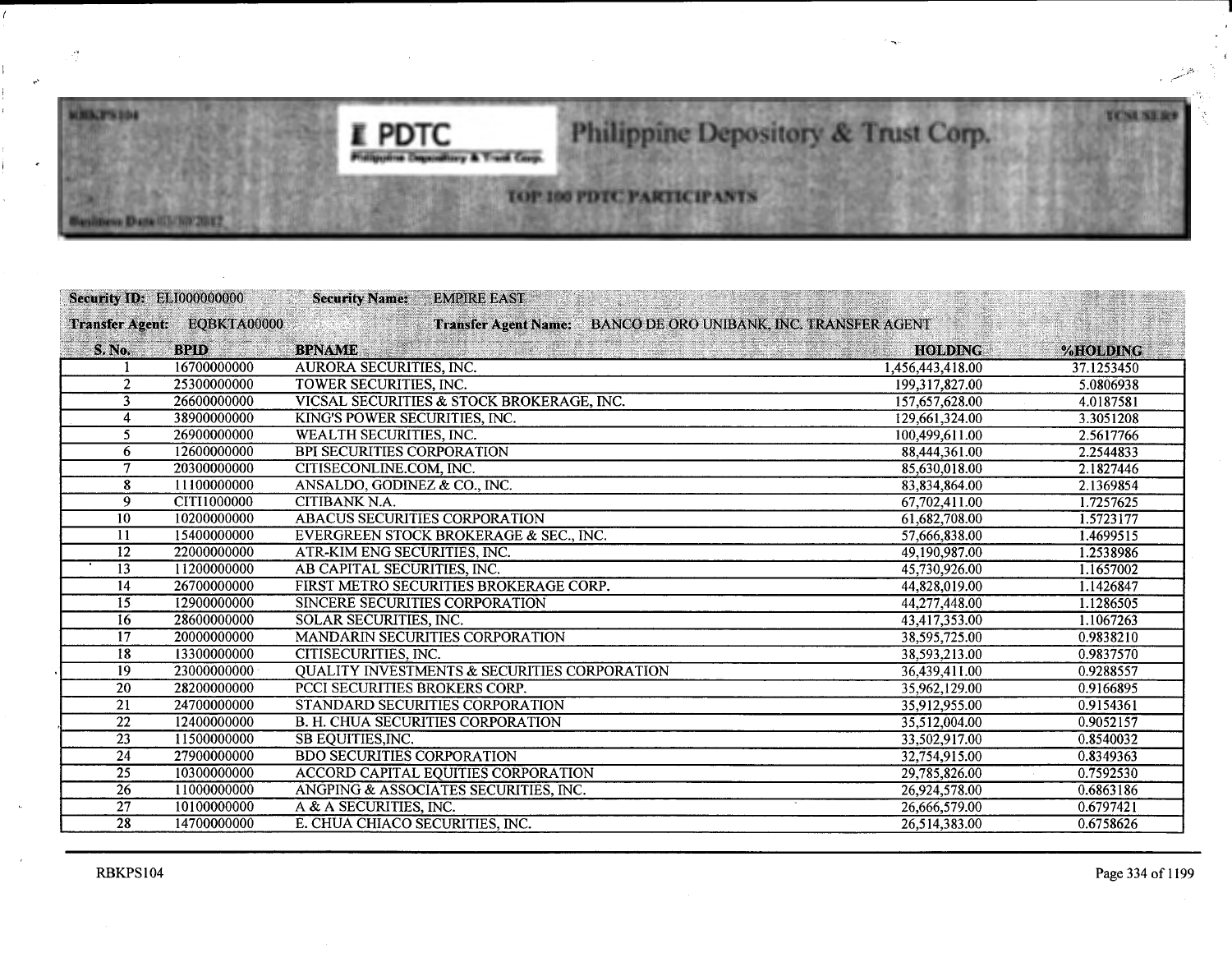| <b>Security ID: EL1000000000</b> |                                                                                               | <b>Security Name:</b><br><b>EMPIRE EAST</b>                                                                                                                                                                                                                               |                                                                                                              |                                                                                                                   |
|----------------------------------|-----------------------------------------------------------------------------------------------|---------------------------------------------------------------------------------------------------------------------------------------------------------------------------------------------------------------------------------------------------------------------------|--------------------------------------------------------------------------------------------------------------|-------------------------------------------------------------------------------------------------------------------|
|                                  | Transfer Agent: EQBKTA00000                                                                   | Transfer Agent Name: BANCO DE ORO UNIBANK, INC. TRANSFER AGENT                                                                                                                                                                                                            |                                                                                                              |                                                                                                                   |
| S. No.                           | <b>BPID</b>                                                                                   | <b>BPNAME</b>                                                                                                                                                                                                                                                             | <b>HOLDING</b>                                                                                               | %HOLDING                                                                                                          |
| 29                               | 23600000000                                                                                   | R. NUBLA SECURITIES, INC.                                                                                                                                                                                                                                                 | 26,297,807.00                                                                                                | 0.6703420                                                                                                         |
| 30                               | 14300000000                                                                                   | DAVID GO SECURITIES CORP.                                                                                                                                                                                                                                                 | 25,769,318.00                                                                                                | 0.6568706                                                                                                         |
| $\overline{31}$                  | 27500000000                                                                                   | YAO & ZIALCITA, INC.                                                                                                                                                                                                                                                      | 24,915,607.00                                                                                                | 0.6351091                                                                                                         |
| $\overline{32}$                  | 15000000000                                                                                   | EASTERN SECURITIES DEVELOPMENT CORPORATION                                                                                                                                                                                                                                | 24,268,909.00                                                                                                | 0.6186245                                                                                                         |
| $\overline{33}$                  | 17000000000                                                                                   | <b>GOLDSTAR SECURITIES, INC.</b>                                                                                                                                                                                                                                          | 22,625,068.00                                                                                                | 0.5767223                                                                                                         |
| $\overline{34}$                  | 21800000000                                                                                   | PAN ASIA SECURITIES CORP.                                                                                                                                                                                                                                                 | 21,436,427.00                                                                                                | 0.5464234                                                                                                         |
| $\overline{35}$                  | 25900000000                                                                                   | <b>UCPB SECURITIES, INC.</b>                                                                                                                                                                                                                                              | 21,179,631.00                                                                                                | 0.5398776                                                                                                         |
| $\overline{36}$                  | 17400000000                                                                                   | HDI SECURITIES, INC.                                                                                                                                                                                                                                                      | 20,575,005.00                                                                                                | 0.5244654                                                                                                         |
| $\overline{37}$                  | HSBC1000000                                                                                   | THE HONGKONG AND SHANGHAI BANKING CORP. LTD. - CLIENTS' ACCT.                                                                                                                                                                                                             | 20,400,507.00                                                                                                | 0.5200174                                                                                                         |
| $\overline{38}$                  | 16900000000                                                                                   | <b>JSG SECURITIES, INC.</b>                                                                                                                                                                                                                                               | 20,309,360.00                                                                                                | 0.5176940                                                                                                         |
| $\overline{39}$                  | <b>UCPB1000000</b>                                                                            | UNITED COCONUT PLANTERS BANK-TRUST BANKING                                                                                                                                                                                                                                | 19,038,483.00                                                                                                | 0.4852988                                                                                                         |
| 40                               | 13600000000                                                                                   | TRITON SECURITIES CORP.                                                                                                                                                                                                                                                   | 18,448,104.00                                                                                                | 0.4702498                                                                                                         |
| 41                               | <b>SCBK1000000</b>                                                                            | STANDARD CHARTERED BANK                                                                                                                                                                                                                                                   | 18,409,980.00                                                                                                | 0.4692780                                                                                                         |
| $\overline{42}$                  | 32800000000                                                                                   | DW CAPITAL INC.                                                                                                                                                                                                                                                           | 17,882,052.00                                                                                                | 0.4558209                                                                                                         |
| 43                               | 12200000000                                                                                   | <b>BELSON SECURITIES, INC.</b>                                                                                                                                                                                                                                            | 17,243,585.00                                                                                                | 0.4395461                                                                                                         |
| 44                               | 21900000000                                                                                   | PAPA SECURITIES CORPORATION                                                                                                                                                                                                                                               | 16,148,527.00                                                                                                | 0.4116326                                                                                                         |
| $\overline{45}$                  | 11800000000                                                                                   | ASIASEC EQUITIES, INC.                                                                                                                                                                                                                                                    | 15,712,956.00                                                                                                | 0.4005297                                                                                                         |
| 46                               | 23300000000                                                                                   | R. COYIUTO SECURITIES, INC.                                                                                                                                                                                                                                               | 15,215,497.00                                                                                                | 0.3878493                                                                                                         |
| 47                               | 17200000000                                                                                   | <b>GUILD SECURITIES, INC.</b>                                                                                                                                                                                                                                             | 14,488,038.00                                                                                                | 0.3693061                                                                                                         |
| $\overline{48}$                  | 24600000000                                                                                   | SUMMIT SECURITIES, INC.                                                                                                                                                                                                                                                   | 14,238,995.00                                                                                                | 0.3629579                                                                                                         |
| 49                               | 21700000000                                                                                   | RCBC SECURITIES, INC.                                                                                                                                                                                                                                                     | 13,165,455.00                                                                                                | 0.3355929                                                                                                         |
| $\overline{50}$                  | 20800000000                                                                                   | <b>MDR SECURITIES, INC.</b>                                                                                                                                                                                                                                               | 12,956,872.00                                                                                                | 0.3302760                                                                                                         |
| $\overline{51}$                  | 18000000000                                                                                   | I. B. GIMENEZ SECURITIES, INC.                                                                                                                                                                                                                                            | 12,942,266.00                                                                                                | 0.3299037                                                                                                         |
| $\overline{52}$                  | 16800000000                                                                                   | <b>GLOBALINKS SECURITIES &amp; STOCKS, INC.</b>                                                                                                                                                                                                                           | 12,222,262.00                                                                                                | 0.3115505                                                                                                         |
| $\overline{53}$                  | 22500000000                                                                                   | PREMIUM SECURITIES, INC.                                                                                                                                                                                                                                                  | 11,549,867.00                                                                                                | 0.2944109                                                                                                         |
| $\overline{54}$                  | 23500000000                                                                                   | REGINA CAPITAL DEVELOPMENT CORPORATION                                                                                                                                                                                                                                    | 11,142,243.00                                                                                                | 0.2840204                                                                                                         |
| $\overline{55}$                  | 23800000000                                                                                   | R. S. LIM & CO., INC.                                                                                                                                                                                                                                                     | 10,874,949.00                                                                                                | 0.2772069                                                                                                         |
| 56                               | 24700000005                                                                                   | PIONEER INSURANCE & SURETY CORPORATION ACCOUNT #2                                                                                                                                                                                                                         | 10,640,000.00                                                                                                | 0.2712180                                                                                                         |
| $\overline{57}$                  | 18100000000                                                                                   | <b>INVESTORS SECURITIES, INC.</b>                                                                                                                                                                                                                                         | 10,529,034.00                                                                                                | 0.2683894                                                                                                         |
| $\overline{58}$                  | 20600000000                                                                                   | MERIDIAN SECURITIES, INC.                                                                                                                                                                                                                                                 | 10,241,595.00                                                                                                | 0.2610625                                                                                                         |
| $\overline{59}$                  | PABC1000000                                                                                   | AB CAPITAL & INVESTMENT CORP. - TRUST & INVESTMENT DIV.                                                                                                                                                                                                                   | 10,040,043.00                                                                                                |                                                                                                                   |
| 60                               |                                                                                               |                                                                                                                                                                                                                                                                           |                                                                                                              |                                                                                                                   |
|                                  |                                                                                               |                                                                                                                                                                                                                                                                           |                                                                                                              |                                                                                                                   |
| 62                               |                                                                                               |                                                                                                                                                                                                                                                                           |                                                                                                              |                                                                                                                   |
| 63                               | <b>DEUB1000000</b>                                                                            |                                                                                                                                                                                                                                                                           | 8,530,000.00                                                                                                 |                                                                                                                   |
| 64                               |                                                                                               |                                                                                                                                                                                                                                                                           |                                                                                                              |                                                                                                                   |
|                                  |                                                                                               |                                                                                                                                                                                                                                                                           |                                                                                                              |                                                                                                                   |
|                                  |                                                                                               |                                                                                                                                                                                                                                                                           |                                                                                                              |                                                                                                                   |
| 67                               | 16900000003                                                                                   |                                                                                                                                                                                                                                                                           |                                                                                                              |                                                                                                                   |
| 68                               | 10600000000                                                                                   | ALPHA SECURITIES CORP.                                                                                                                                                                                                                                                    | 7,550,845.00                                                                                                 | 0.1924742                                                                                                         |
| 61<br>65<br>66                   | <b>DEUB2000007</b><br>14000000000<br>27800000000<br>24700000007<br>19000000000<br>21300000000 | DEUTSCHE BANK AG MANILA BRANCH A/C CLIENTS DEUB20<br><b>IGC SECURITIES INC.</b><br>YU & COMPANY, INC.<br>DEUTSCHE BANK MANILA-CLIENTS A/C<br>PIONEER LIFE INC. ACCOUNT #2<br>VALUE QUEST SECURITIES CORPORATION<br>NIEVES SECURITIES, INC.<br><b>JSG SECURITIES, INC.</b> | 9,424,589.00<br>9,098,548.00<br>8,969,506.00<br>8,350,000.00<br>7,985,444.00<br>7,939,976.00<br>7,750,000.00 | 0.2559248<br>0.2402367<br>0.2319258<br>0.2286364<br>0.2174332<br>0.2128450<br>0.2035523<br>0.2023933<br>0.1975507 |

 $\ddot{\phantom{a}}$ 

---

 $\ddot{\phantom{0}}$ 

٠

 $\mathcal{G}_{\mathcal{G}}$  .

ų.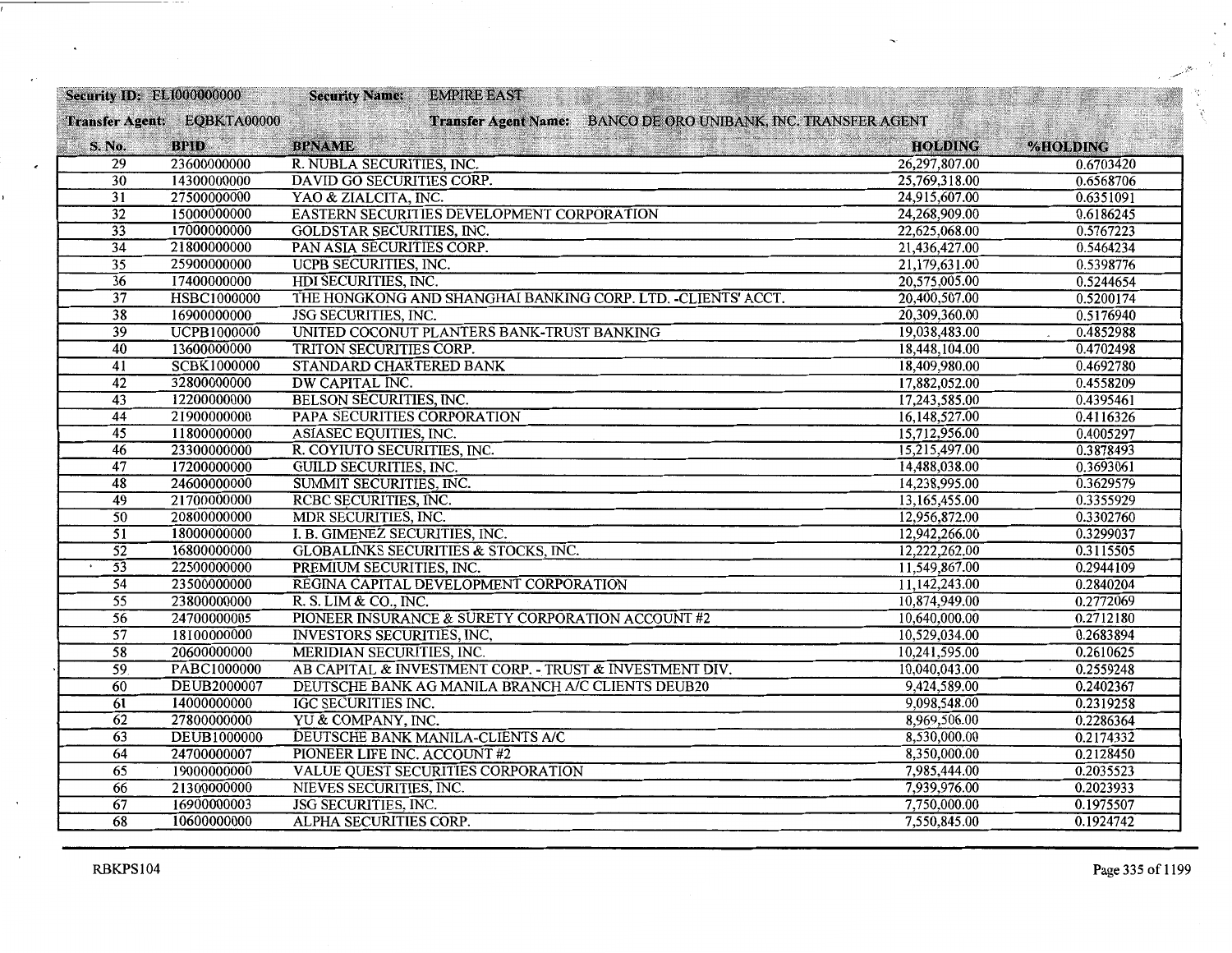| <b>Security ID: ELI000000000</b> |                             | <b>Security Name:</b><br><b>EMPIRE EAST</b>                    |                | states in which will |
|----------------------------------|-----------------------------|----------------------------------------------------------------|----------------|----------------------|
|                                  | Transfer Agent: EQBKTA00000 | Transfer Agent Name: BANCO DE ORO UNIBANK, INC. TRANSFER AGENT |                |                      |
| S. No.                           | <b>BPID</b>                 | <b>BPNAME</b><br>Contact Market Street (1983)                  | <b>HOLDING</b> | %HOLDING             |
| 69                               | 27000000000                 | WESTLINK GLOBAL EQUITIES, INC.                                 | 7,466,087.00   | 0.1903136            |
| 70                               | 28500000000                 | <b>GOLDEN TOWER SECURITIES &amp; HOLDINGS, INC.</b>            | 7,418,737.00   | 0.1891067            |
| $\overline{71}$                  | 24000000000                 | S.J. ROXAS & CO., INC.                                         | 7,281,275.00   | 0.1856027            |
| $\overline{72}$                  | 24700000003                 | PIONEER INTERCONTINENTAL INS. CORP.                            | 7,000,000.00   | 0.1784329            |
| $\overline{73}$                  | 19300000000                 | LARRGO SECURITIES CO., INC.                                    | 6,942,405.00   | 0.1769648            |
| $\overline{74}$                  | 24700000004                 | PIONEER LIFE, INC.                                             | 6,600,000.00   | 0.1682367            |
| $\overline{75}$                  | 11600000000                 | ASIA PACIFIC CAPITAL EQUITIES & SECURITIES CORP.               | 6,534,669.00   | 0.1665714            |
| $\overline{76}$                  | 28300000000                 | <b>EAGLE EQUITIES, INC.</b>                                    | 6,476,200.00   | 0.1650810            |
| $\overline{77}$                  | 21100000000                 | NEW WORLD SECURITIES CO., INC.                                 | 6,227,478.00   | 0.1587410            |
| $\overline{78}$                  | 14500000000                 | <b>DIVERSIFIED SECURITIES, INC.</b>                            | 6,013,563.00   | 0.1532882            |
| $\overline{79}$                  | 22400000000                 | PNB SECURITIES, INC.                                           | 5,982,434.00   | 0.1524947            |
| $\overline{80}$                  | 19900000000                 | LUYS SECURITIES COMPANY, INC.                                  | 5,979,086.00   | 0.1524094            |
| $\overline{81}$                  | 28800000000                 | G.D. TAN & COMPANY, INC.                                       | 5,670,623.00   | 0.1445465            |
| $\overline{82}$                  | 25100000000                 | TANSENGCO & CO., INC.                                          | 5,611,230.00   | 0.1430326            |
| 83                               | 18300000000                 | <b>INTRA-INVEST SECURITIES, INC.</b>                           | 5,471,588.00   | 0.1394730            |
| $\overline{84}$                  | 21500000000                 | OPTIMUM SECURITIES CORPORATION                                 | 5,395,771.00   | 0.1375404            |
| $\overline{85}$                  | 26300000000                 | <b>VENTURE SECURITIES, INC.</b>                                | 5,118,054.00   | 0.1304613            |
| 86                               | 25700000000                 | TRI-STATE SECURITIES, INC.                                     | 4,861,656.00   | 0.1239256            |
| $\overline{87}$                  | 19200000000                 | STRATEGIC EQUITIES CORP.                                       | 4,720,590.00   | 0.1203298            |
| 88                               | 36800000000                 | SunSecurities, Inc.                                            | 4,332,486.00   | 0.1104369            |
| 89                               | 17500000000                 | H. E. BENNETT SECURITIES, INC.                                 | 4,184,197.00   | 0.1066569            |
| $\overline{90}$                  | 22900000000                 | SALISBURY BKT SECURITIES CORPORATION                           | 3,775,387.00   | 0.0962362            |
| $\overline{91}$                  | 27200000000                 | <b>BERNAD SECURITIES, INC.</b>                                 | 3,662,983.00   | 0.0933710            |
| $\overline{92}$                  | 18200000000                 | IMPERIAL, DE GUZMAN, ABALOS & CO., INC.                        | 3,661,760.00   | 0.0933398            |
| 93                               | 25200000000                 | THE FIRST RESOURCES MANAGEMENT & SECURITIES CORP.              | 3,513,016.00   | 0.0895482            |
| $\overline{94}$                  | <b>SCTD1000000</b>          | <b>MBTC - TRUST BANKING GROUP</b>                              | 3,243,013.00   | 0.0826657            |
| 95                               | 17900000000                 | I. ACKERMAN & CO., INC.                                        | 3,118,312.00   | 0.0794871            |
| $\overline{96}$                  | HSBC2000000                 | THE HONGKONG AND SHANGHAI BANKING CORP. LTD. - CLIENTS' ACCT.  | 3,000,000.00   | 0.0764712            |
| $\overline{97}$                  | 24700000002                 | POINEER INS. & SURETY CORP.                                    | 2,990,000.00   | 0.0762163            |
| 98                               | 19800000000                 | LUCKY SECURITIES, INC.                                         | 2,989,231.00   | 0.0761967            |
| $\overline{99}$                  | <b>DEUB2000000</b>          | DEUTSCHE BANK MANILA-CLIENTS A/C                               | 2,942,430.00   | 0.0750038            |
| 100                              | 10900000000                 | <b>BA SECURITIES, INC.</b>                                     | 2,912,439.00   | 0.0742393            |
| 101                              | 21000000000                 | MOUNT PEAK SECURITIES, INC.                                    | 2,703,670.00   | 0.0689177            |
| 102                              | 23900000000                 | RTG & COMPANY, INC.                                            | 2,700,801.00   | 0.0688445            |
| 103                              | 20500000000                 | MERCANTILE SECURITIES CORP.                                    | 2,495,479.00   | 0.0636108            |
| 104                              | 13100000000                 | PCIB SECURITIES, INC.                                          | 2,382,143.00   | 0.0607218            |
| $\overline{105}$                 | 34500000000                 | UNICAPITAL SECURITIES INC.                                     | 2,172,077.00   | 0.0553671            |
| 106                              | 20400000000                 | DA MARKET SECURITIES, INC.                                     | 2,154,653.00   | 0.0549230            |
| $\overline{107}$                 | 13000000000                 | <b>CENTURY SECURITIES CORPORATION</b>                          | 2,098,750.00   | 0.0534980            |
| $\overline{108}$                 | <b>PCPL1000000</b>          | UNITED COCONUT PLANTERS LIFE ASSURANCE CORPORATION             | 2,000,000.00   | 0.0509808            |

 $\mathcal{A}$ 

 $\cdot$ 

 $\vec{q}$ 

्हे<br>पु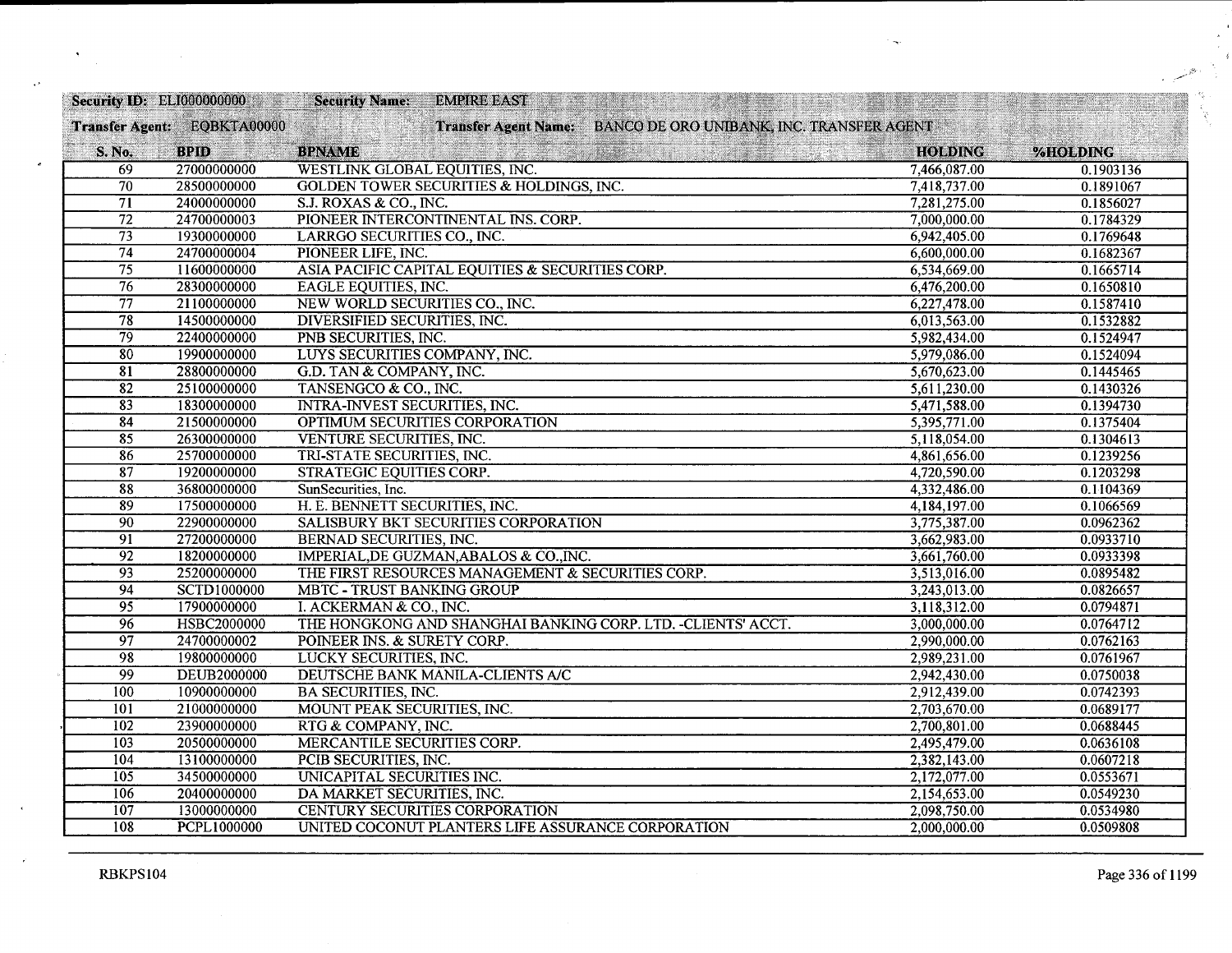| <b>Security ID: ELI000000000</b> |                             | <b>Security Name:</b><br><b>EMPIRE EAST</b><br><b>REPAIRING AND STATE</b> |                |           |
|----------------------------------|-----------------------------|---------------------------------------------------------------------------|----------------|-----------|
|                                  | Transfer Agent: EQBKTA00000 | Transfer Agent Name: BANCO DE ORO UNIBANK, INC. TRANSFER AGENT            |                |           |
| S. No.                           | <b>BPID</b>                 | <b>BPNAME</b>                                                             | <b>HOLDING</b> | %HOLDING  |
| 109                              | 24300000000                 | FIDELITY SECURITIES, INC.                                                 | 1,997,218.00   | 0.0509099 |
| $\overline{110}$                 | 10400000000                 | A. T. DE CASTRO SECURITIES CORP.                                          | 1,941,443.00   | 0.0494882 |
| $\overline{111}$                 | 22300000000                 | PLATINUM SECURITIES, INC.                                                 | 1,896,200.00   | 0.0483349 |
| $\overline{112}$                 | 12400000002                 | <b>B. H. CHUA SECURITIES CORPORATION</b>                                  | 1,852,300.00   | 0.0472159 |
| 113                              | 10000000000                 | UPCC SECURITIES CORP.                                                     | 1,834,216.00   | 0.0467549 |
| $\overline{114}$                 | 12500000000                 | <b>JAKA SECURITIES CORP.</b>                                              | 1,751,157.00   | 0.0446377 |
| $\overline{115}$                 | 16100000000                 | FRANCISCO ORTIGAS SECURITIES, INC.                                        | 1,735,158.00   | 0.0442299 |
| $\overline{116}$                 | 23700000000                 | AAA SOUTHEAST EQUITIES, INCORPORATED                                      | 1,407,653.00   | 0.0358817 |
| 117                              | 22800000000                 | PRYCE SECURITIES, INC.                                                    | 1,407,523.00   | 0.0358783 |
| $\overline{118}$                 | 33800000002                 | PHILIPPINE EQUITY PARTNERS, INC.                                          | 1,330,000.00   | 0.0339023 |
| 119                              | 16900000004                 | <b>JSG SECURITIES, INC.</b>                                               | 1,293,000.00   | 0.0329591 |
| 120                              | 12800000000                 | CAMPOS, LANUZA & COMPANY, INC.                                            | 1,250,287.00   | 0.0318703 |
| 121                              | 20900000008                 | DEUTSCHE REGIS PARTNERS, INC.                                             | 1,150,000.00   | 0.0293140 |
| $\overline{122}$                 | <b>PMAN1000000</b>          | MAPFRE INSULAR INSURANCE CORPORATION-NON LIFE                             | 1,000,000.00   | 0.0254904 |
| $\overline{123}$                 | 15700000000                 | FIRST ORIENT SECURITIES, INC.                                             | 983,963.00     | 0.0250816 |
| 124                              | 16200000000                 | F. YAP SECURITIES, INC.                                                   | 810,875.00     | 0.0206695 |
| 125                              | 23100000000                 | R & L INVESTMENTS, INC.                                                   | 733,439.00     | 0.0186957 |
| 126                              | 19700000000                 | LOPEZ, LOCSIN, LEDESMA & CO., INC.                                        | 704,239.00     | 0.0179513 |
| 127                              | 32300000005                 | <b>CLSA PHILIPPINES, INC.</b>                                             | 575,000.00     | 0.0146570 |
| $\overline{128}$                 | 15300000000                 | EQUITIWORLD SECURITIES, INC.                                              | 536,714.00     | 0.0136811 |
| $\overline{129}$                 | 12300000000                 | BENJAMIN CO CA & CO., INC.                                                | 536,271.00     | 0.0136698 |
| 130                              | 11900000000                 | ASTRA SECURITIES CORPORATION                                              | 527,010.00     | 0.0134337 |
| $\overline{131}$                 | 27300000000                 | WONG SECURITIES CORPORATION                                               | 526,385.00     | 0.0134178 |
| $\overline{132}$                 | 16900000005                 | <b>JSG SECURITIES, INC.</b>                                               | 521,620.00     | 0.0132963 |
| $\overline{133}$                 | 18800000000                 | J.M. BARCELON & CO., INC.                                                 | 515,065.00     | 0.0131292 |
| 134                              | 23000000001                 | Asia Insurance (Philippines) Corporation                                  | 498,088.00     | 0.0126965 |
| 135                              | 14200000000                 | DBP-DAIWA CAPITAL MARKETS PHILPPINES, INC.                                | 494,289.00     | 0.0125996 |
| 136                              | 13500000000                 | VSEC.COM, INC.                                                            | 405,000.00     | 0.0103236 |
| 137                              | 18700000000                 | ASIAN CAPITAL EQUITIES, INC.                                              | 399,751.00     | 0.0101898 |
| $\overline{138}$                 | 32300000003                 | <b>CLSA PHILIPPINES, INC.</b>                                             | 318,240.00     | 0.0081121 |
| 139                              | 34500000003                 | UNICAPITAL SECURITIES INC.                                                | 313,490.00     | 0.0079910 |
| 140                              | 38800000000                 | ARMSTRONG SECURITIES, INC.                                                | 238,082.00     | 0.0060688 |
| $\overline{141}$                 | 24900000000                 | SUPREME STOCKBROKERS, INC                                                 | 223,481.00     | 0.0056966 |
| 142                              | 25600000000                 | TRENDLINE SECURITIES CORPORATION                                          | 221,402.00     | 0.0056436 |
| 143                              | 23200000000                 | <b>ALAKOR SECURITIES CORPORATION</b>                                      | 213,578.00     | 0.0054442 |
| $\overline{144}$                 | 10500000000                 | ALL ASIA SECURITIES MANAGEMENT CORP.                                      | 192,952.00     | 0.0049184 |
| 145                              | 19400000000                 | <b>LIPPO SECURITIES, INC.</b>                                             | 141,105.00     | 0.0035968 |
| 146                              | 20900000003                 | DEUTSCHE REGIS PARTNERS, INC.                                             | 140,944.00     | 0.0035927 |
| 147                              | 11300000000                 | SARANGANI SECURITIES, INC.                                                | 135,673.00     | 0.0034584 |
| 148                              | 14100000000                 | <b>CUALOPING SECURITIES CORPORATION</b>                                   | 101,843.00     | 0.0025960 |

 $\sim$   $\sim$ 

 $\epsilon_{\rm e}$  $\vec{z}$ 

 $\frac{M}{\chi_{\rm{eff}}^2}$